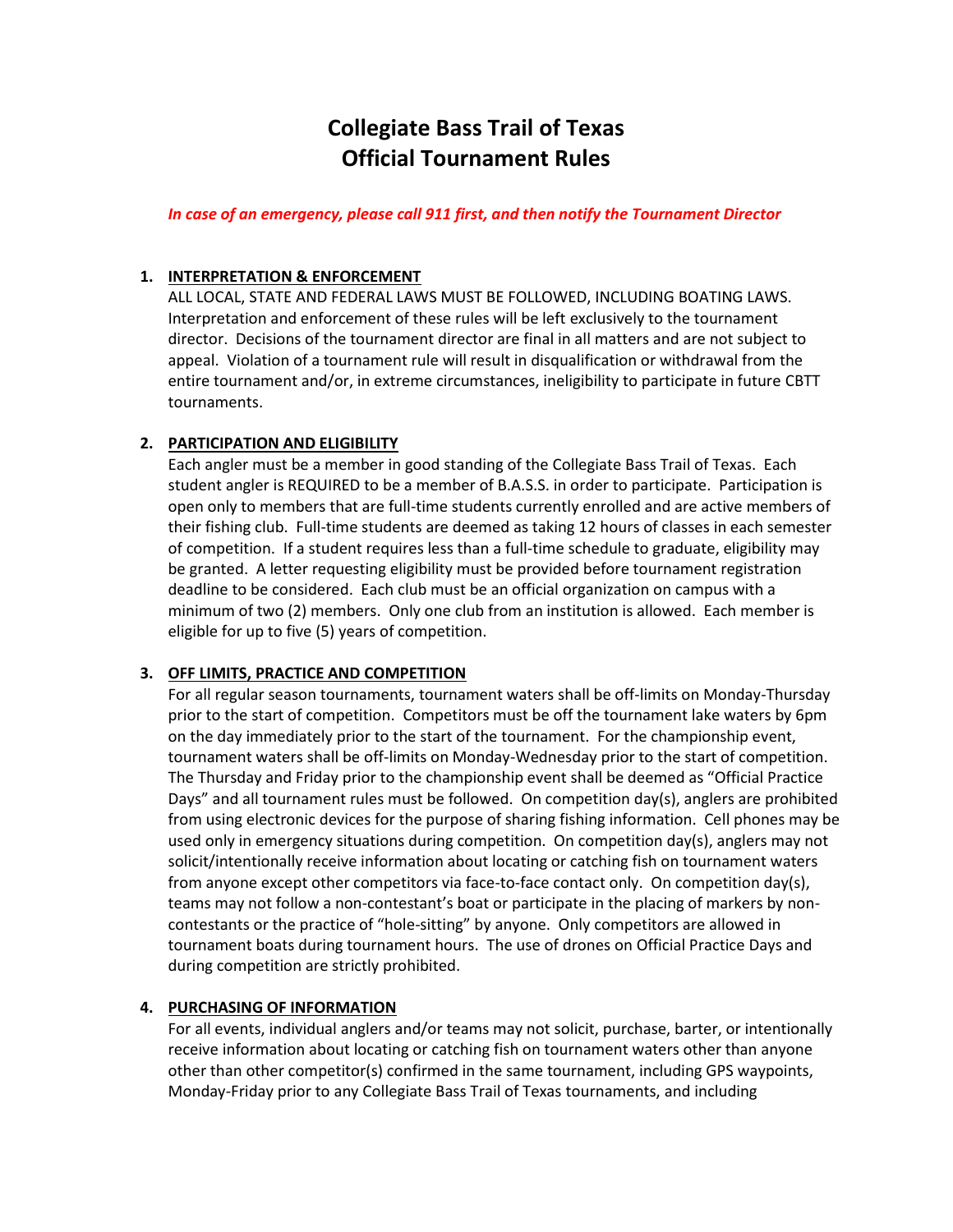tournament day(s). Social media sites, fishing blogs, public forums, fishing apps and other such public sites are available to any participant and therefore are NOT considered off-limits. However, receiving private information, asking questions on such sites, making in-app purchases or intentionally participating in threads regarding any tournament related information during the "no information" period is considered intentionally soliciting/purchasing/bartering or receiving of information and therefore is a violation of this rule. The hiring of guides on tournament waters within 60 days of an event is not permitted.

# **5. REGISTRAITION AND PRE-TOURNAMENT MEETING**

If you are already a member of the CBTT and have turned in your Release of Liability form, tournament registration can be completed on the CBTT website, [www.collegiatebasstrailoftexas.com,](http://www.collegiatebasstrailoftexas.com/) by the Wednesday, 3 days prior to each tournament. If you are competing in your first CBTT tournament, an Official Entry form and Release of Liability form must be completed and turned in to tournament officials at the Friday night registration located on the tournament itinerary. Each competitor/team must sign-up and/or check-in, in person on the Friday prior to each event to receive their boat number and/or attend a pretournament meeting. Time and place for each tournament check-in will be posted 2 weeks prior to each tournament on the tournament itinerary. Teams may also enter the optional Big Bass side pot during check-in.

# **6. SAFETY**

Safe boating must be observed and adhered to at all times during each tournament and on Official Practice days. Each competitor is required to wear a fastened U.S. Coast Guardapproved personal floatation device anytime the combustion motor is pushing the boat from boat launch until weigh-in on each day of the tournament. All boats must be equipped with an emergency ignition shut-off device that must be securely attached to the driver's body whenever the combustion engine is in operation. All persons in a tournament boat shall remain seated in a manufacturer recommended on-plane seating location while the combustion engine is in operation. Sitting on pedestal seats or on the front or rear decks while the combustion motor is in operation is not permitted. Any team that is observed violating any safety rule during tournament hours or during "Official Practice Days" will be withdrawn from that event. At the discretion of the tournament director, tournament days may be shortened, postponed or canceled due to unsafe weather or water conditions.

# **7. SPORTSMANSHIP**

All competitors in a Collegiate Bass Trail of Texas sanctioned event are required to follow high standards of sportsmanship, courtesy, and conservation and to conduct themselves in a manner that will be a credit to themselves, the school they are representing, the Texas Collegiate Bass Association and its' sponsors. Conduct not complying with these standards includes, but not limited to, the following:

- a. Violation of, and/or failure to comply with, any of the rules of the Texas Collegiate Bass Association
- b. Consumption of alcoholic beverages and/or any kind of mind-altering substance during registration, the pre-tournament meeting or during tournament hours extending through the weigh-in procedure
- c. Conviction of a felony within the past 36 months
- d. Suspension/disqualification, probation or ban from any tournament trail or organization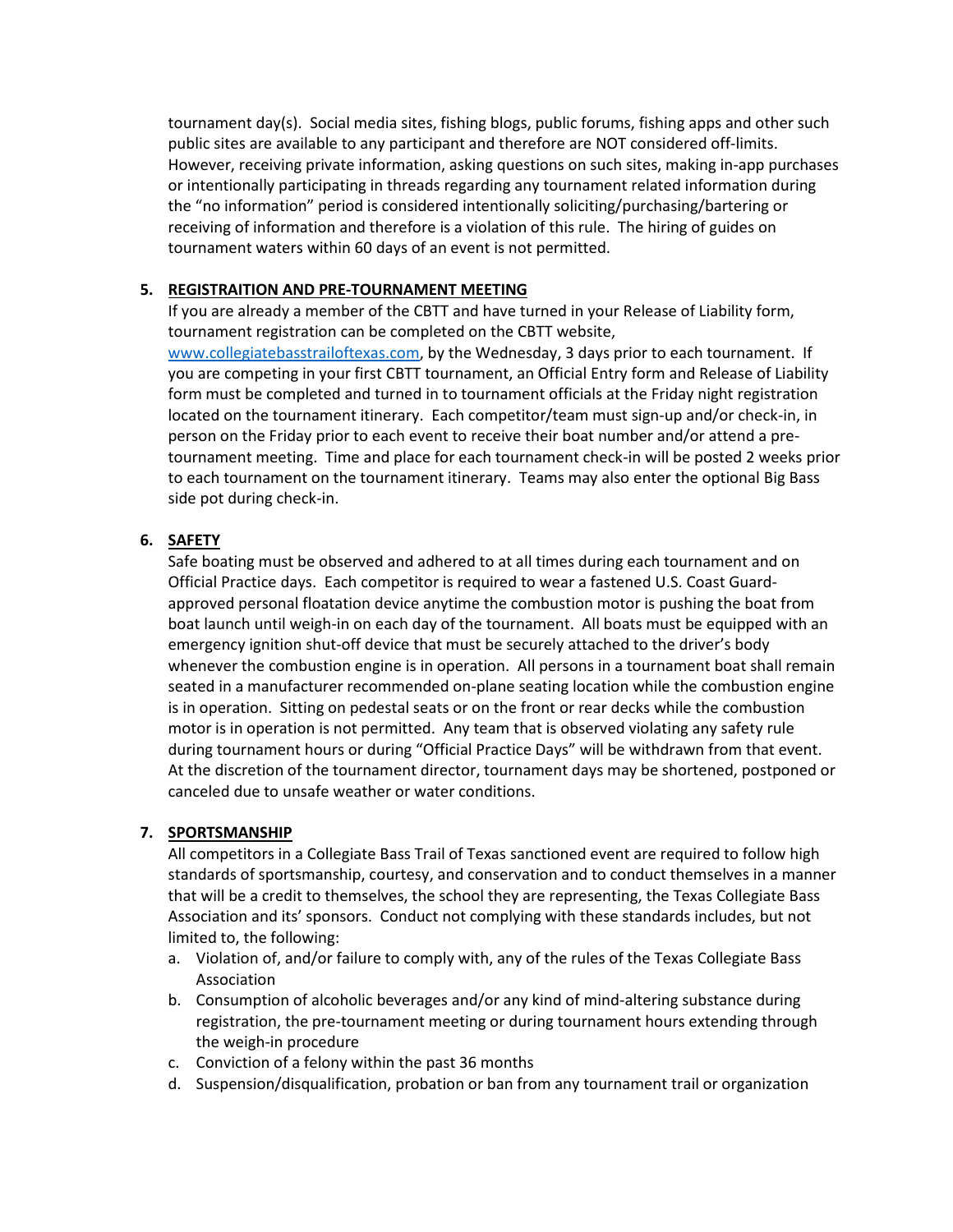e. Any other words, conduct or actions, including social media posts, reflecting unfavorably upon the Collegiate Bass Trail of Texas' efforts to promote safety, sportsmanship, fair competition or compliance with tournament rules.

In case of any conduct not complying with the standards outlined above, tournament officials have the right to refuse an entry to compete, to deny a confirmed entry to compete and/or to disqualify a contestant or team.

# **8. BOAT AND HORSEPOWER REGULATIONS**

All boats must be propeller-driven and a minimum of 16 feet in length. No air-cooled or jet drive motors allowed. Boats must contain a properly aerated livewell space able to maintain alive a limit of bass. Maximum horsepower for all outboards must not exceed the recommended horsepower capacity set forth on the "Maximum Capacities" (or comparable titles) placard affixed to the boat. By signing the entry form, either electronically or otherwise, competitors agree to submit their boat and/or motor to an inspection by tournament officials. Falsifying information on the entry forms or altering the horsepower numbers on the motor or rating placard will be cause for removal from that tournament and may result in ineligibility to compete in future Collegiate Bass Trail of Texas tournaments. All fishing platforms must be factory installed equipment. No portable platforms may be used during tournament competition. Additional fuel may be carried only in factory-installed (built-in) fuel tanks or auxiliary fuel tanks that are securely strapped or otherwise securely fastened to the boat.

# **9. PERMITTED FISHING METHODS**

All bass must be caught alive and in a conventional sporting manner. Only artificial lures may be used, with the exception of pork trailers and biodegradable soft baits. Only one fishing rod per contestant may be used at a time. Trolling as a method of fishing is strictly prohibited. All bass caught while sight-fishing must be hooked inside the mouth. Alabama Rigs, A-Rigs, and Umbrella Rigs are allowed for use in Collegiate Bass Trail of Texas tournaments.

# **10. PERMITTED FISHING LOCATIONS AND BOUNDARIES**

Teams may fish anywhere on tournament waters with the boundaries defined by the tournament director that are available to the public and accessible by boat from the main launch area as defined by the tournament director. Any area designated as "Off Limits", "No Boats Allowed", "Keep Out", "Restricted Area", "No Trespassing", "No Fishing Allowed" (or similar language or markings intended to restrict public access) are strictly off limits to fishing or boating. Teams must maintain a 25-yard distance between boats unless mutually agreed upon by both parties. All fishing must be conducted from the boat. At no time may a competitor leave the boat to land a fish or to make the boat more accessible to fishing waters.

#### **11. EMERGENCIES**

# **IN THE EVENT OF AN EMERGENCY, CALL 911 FIRST, THEN CONTACT THE TOURNAMENT OFFICIALS.**

In the event of equipment failure or emergency, there are 3 permitted methods of returning to weigh-in:

- a. Both competitors remain in their boat and being towed by water
- b. One competitor stays with the boat while the other enters the boat of another team with their daily creel
- c. Both competitors enter a rescue boat so designated by the tournament director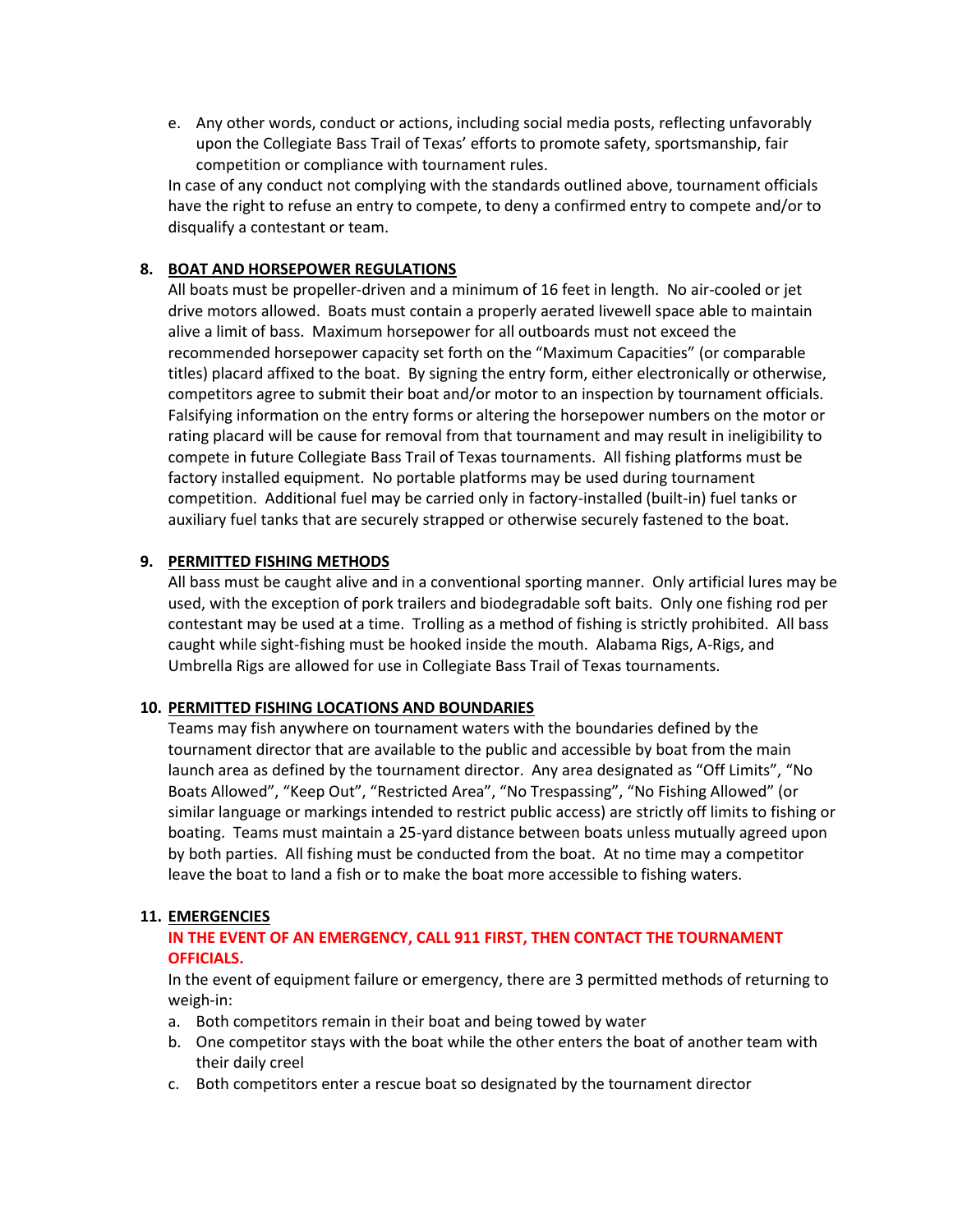Under these three (3) conditions, the teams' catch may be counted without penalty, except for late penalties outlined in the tournament rules.

## **12. SCORING**

Scoring will be determined in pounds and hundredths of a pound (example 18.57 lbs) of each team's catch during the tournament hours. Only Largemouth, Smallmouth, Spotted and Guadalupe (collectively, "Bass") are accepted species. The limit per tournament will be listed on the Tournament Itinerary page. Any contestant or team that possesses more that the tournament limit at any time will have their catch disqualified for that particular tournament. The official minimum length for all species of bass (largemouth, smallmouth, spotted and Guadalupe) for each tournament will be listed on each tournaments itinerary page.

# **13. LATE PENALTY**

Teams must be checked into tournament officials on or before their return flight time. Teams will be penalized 1 pound per each minute late. Teams returning fifteen (15) minutes late or later will not be allowed to weigh-in their catch for that particular tournament day.

### **14. LIVE FISH**

Every effort must be made to keep bass alive through the use of a properly aerated livewell. Eight ounces (0.50 lbs) will be deducted from the total weight for each dead bass presented for weigh-in. Once fish are presented to the "Bump Official", they are property of the Collegiate Bass Trail of Texas. If they are alive when they are received, they will be counted as alive.

### **15. SHORT FISH**

The official minimum length for all species of bass (largemouth, smallmouth, spotted, Guadalupe) will be posted in each tournament itinerary. Any fish that does not meet the length regulations posted within the tournament itinerary will not be weighed and will be assessed a 1 pound penalty, which will be assessed to the teams' total weight for each short fish presented. The official measuring board for the Collegiate Bass Trail of Texas will be the Pro Rule. There will be a courtesy board at all events. The Tournament Director has final say pertaining to the legal size of a fish presented.

#### **16. CLOSING OF THE SCALES**

Scales will close 30 minutes after the last flight is due to check in. Any teams in line to weigh-in fish when the scales officially close will be allowed to weigh in their catch. Any changes in this procedure will be announced at tournament registration.

# **17. POINTS**

### **Anglers of the Year Points:**

Points will be awarded in order of tournament placing. Example:

300 points for  $1<sup>st</sup>$  place

299 points for 2<sup>nd</sup> place

298 points for  $3<sup>rd</sup>$  place

This point system will continue for all teams that weigh in fish. Any teams that fail to weigh in fish in a tournament will be awarded 25 points less than the last team that weighed in fish, providing that they check-in so we know that they are off the lake and safe. Teams that zero and fail to check-in will receive 0 total points for that event and will not be allowed to enter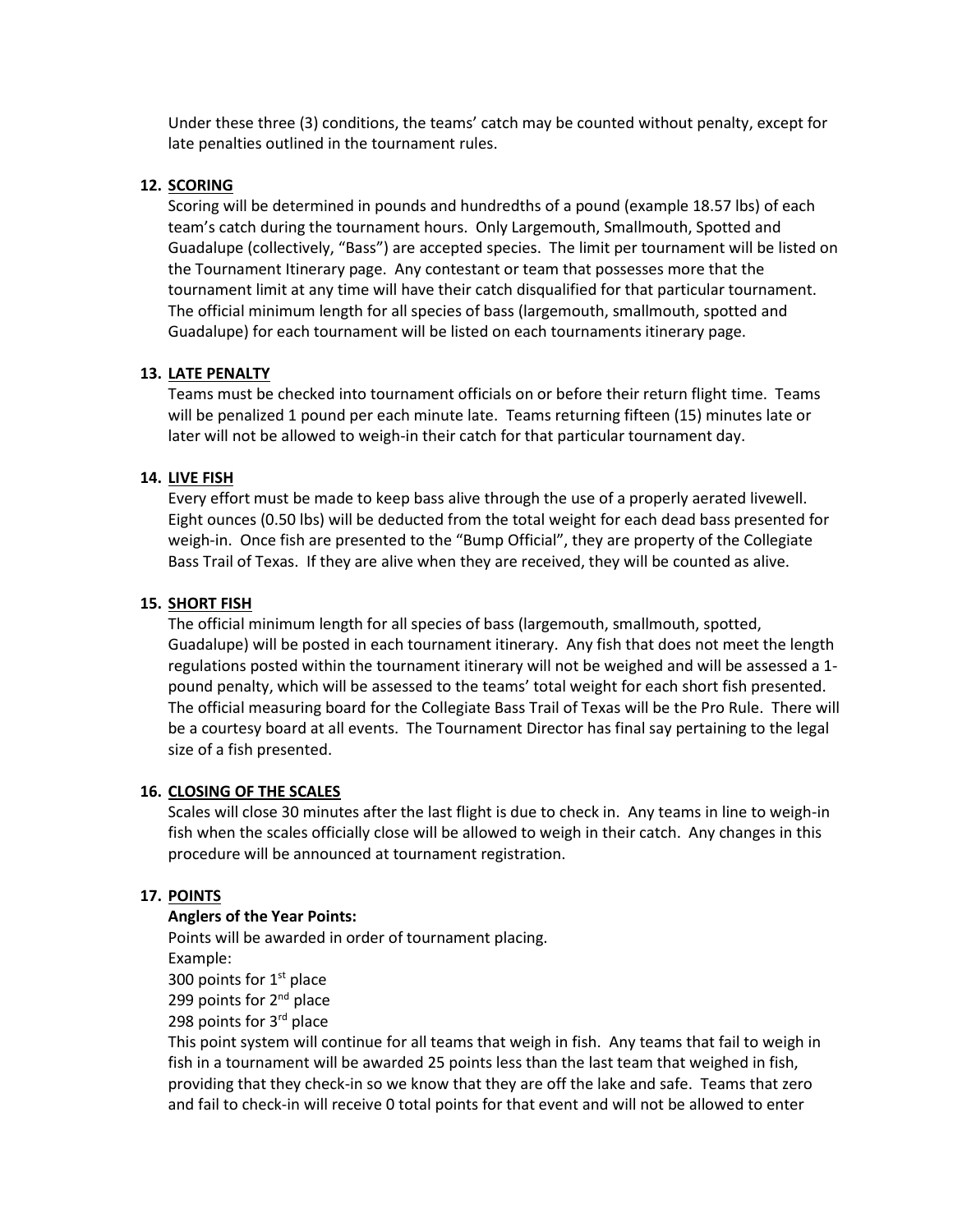another CBTT tournament in that season. We must know that all teams are safe and off the water. The team with the highest point total at the end of the season (not counting the Championship) will be deemed the Anglers of the Year.

#### **School of the Year Points:**

Points for the School of the Year competition for each event will be calculated by taking the points from the Top 3 finishers from each school at each event, excluding the championship. The points used in the scoring for the School of the Year are the points that each team receives in the Angler of the Year calculations. The school with the highest point total at the end of the season (not counting the Championship) will be awarded the School of the Year trophy.

# **18. TRAILERING IS NOT ALLOWED**

All boats must leave the official checkpoint by boat in the numerical order designated at registration. Flights will consist of 25 boats per flight. Contestants may launch their boat at a ramp other than the designated take-off location, but all contestants must come through the official checkpoint location prior to leaving to fish. In the event of severe weather forecasted, alternate take-off instructions will be given at registration, at the sole discretion of the Tournament Director.

# **19. CHECKPOINTS**

All teams must check-in prior to all events in order to receive their boat number and/or attend all pre-tournament meetings. For safety purposes, all teams must also check-in on or before their flight time at the designated check-in point, even if they fail to weigh-in any fish.

## **20. TIES**

In the event of a tie, all teams tied will be awarded the payouts for 2 places, divided equally between all teams involved. Example: if two teams are tied for  $1<sup>st</sup>$  place, those two teams will be awarded the payouts for  $1^{st}$  and  $2^{nd}$  place, divided equally. Prizes associated with any tie will be decided by a coin flip. The next team in line will be awarded the  $3<sup>rd</sup>$  place payout. Teams tied will receive the same points for that event. Ties which involve Big Bass will be decided by the highest overall weight of the teams involved in the tie. In the event there is still after reviewing the highest overall weight, the tie will be broken by a coin flip.

#### **21. LOGO DISPLAY AND TELEVISION COVERAGE**

Anglers may wear their own shirts and jerseys during Collegiate Bass Trail of Texas events. Tournament officials reserve the right, in their sole discretion, to prohibit any angler shirt or jersey to be found offensive. All decisions are at the tournament director's sole discretion.

#### **22. ALCOHOL AND TOBACCO**

During days of competition, any and all alcohol and tobacco logos are prohibited and may not be worn or displayed. Anglers may not consume alcohol products during tournament hours, including weigh-in, at any event.

#### **23. TRUTH VERIFICATION TEST**

Anglers agree to submit, by signature on the tournament entry form, to a polygraph or voice stress analysis examination and to abide by its conclusion. Failure to pass an examination will result in disqualification from the tournament. Truth verification tests will be used at the sole